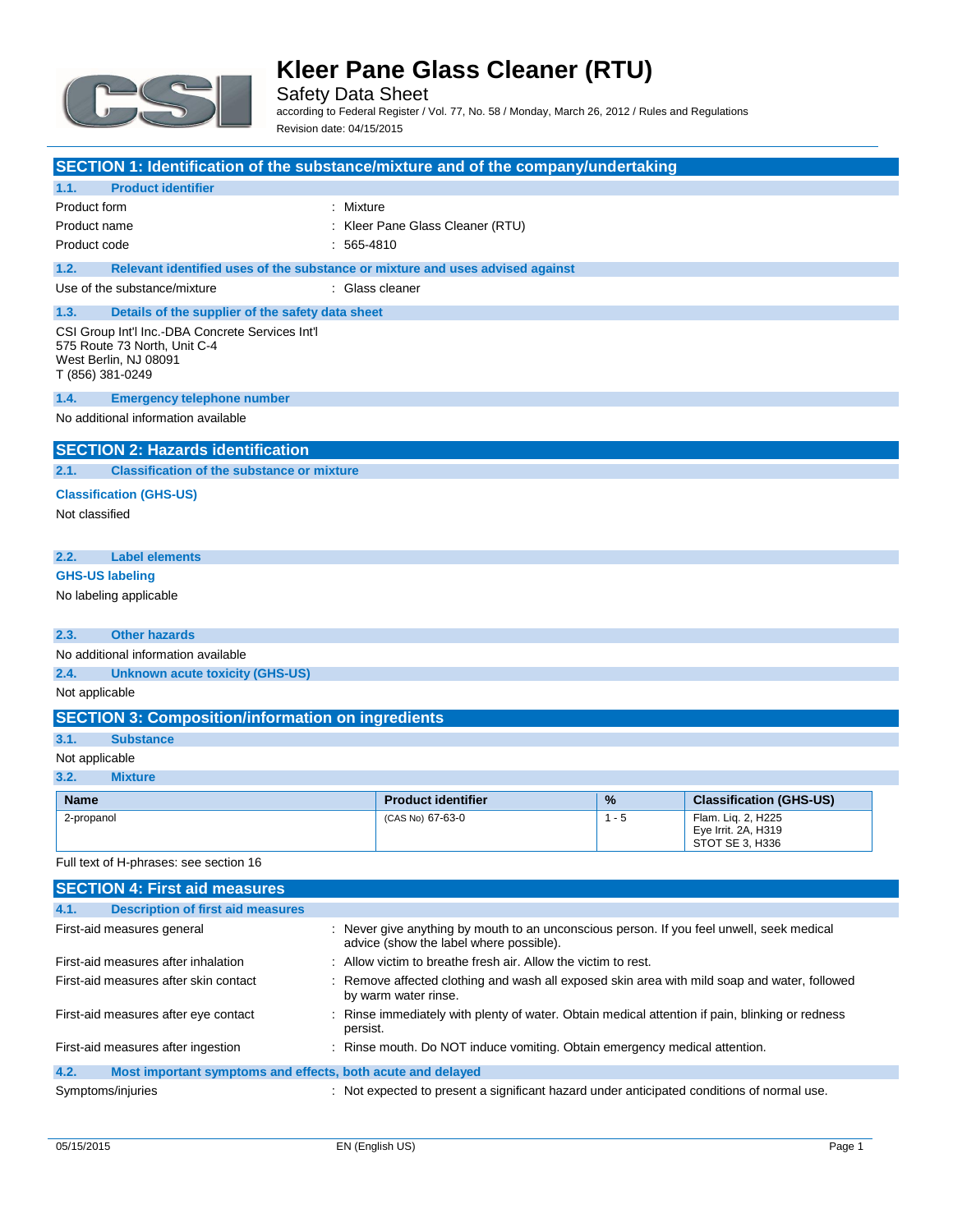Safety Data Sheet

according to Federal Register / Vol. 77, No. 58 / Monday, March 26, 2012 / Rules and Regulations

| 4.3.                                                      | Indication of any immediate medical attention and special treatment needed                              |                                                                                                      |  |  |
|-----------------------------------------------------------|---------------------------------------------------------------------------------------------------------|------------------------------------------------------------------------------------------------------|--|--|
| No additional information available                       |                                                                                                         |                                                                                                      |  |  |
| <b>SECTION 5: Firefighting measures</b>                   |                                                                                                         |                                                                                                      |  |  |
| 5.1.<br><b>Extinguishing media</b>                        |                                                                                                         |                                                                                                      |  |  |
| Suitable extinguishing media                              |                                                                                                         | : Foam. Dry powder. Carbon dioxide. Water spray. Sand.                                               |  |  |
| Unsuitable extinguishing media                            | : Do not use a heavy water stream.                                                                      |                                                                                                      |  |  |
| 5.2.                                                      | Special hazards arising from the substance or mixture                                                   |                                                                                                      |  |  |
| No additional information available                       |                                                                                                         |                                                                                                      |  |  |
| 5.3.<br><b>Advice for firefighters</b>                    |                                                                                                         |                                                                                                      |  |  |
| Firefighting instructions                                 |                                                                                                         | : Use water spray or fog for cooling exposed containers. Exercise caution when fighting any          |  |  |
|                                                           |                                                                                                         | chemical fire. Prevent fire-fighting water from entering environment.                                |  |  |
| Protection during firefighting                            |                                                                                                         | : Do not enter fire area without proper protective equipment, including respiratory protection.      |  |  |
| <b>SECTION 6: Accidental release measures</b>             |                                                                                                         |                                                                                                      |  |  |
| 6.1.                                                      | Personal precautions, protective equipment and emergency procedures                                     |                                                                                                      |  |  |
| 6.1.1.<br>For non-emergency personnel                     |                                                                                                         |                                                                                                      |  |  |
| Emergency procedures                                      | : Evacuate unnecessary personnel.                                                                       |                                                                                                      |  |  |
| 6.1.2.<br>For emergency responders                        |                                                                                                         |                                                                                                      |  |  |
| Protective equipment                                      | : Equip cleanup crew with proper protection.                                                            |                                                                                                      |  |  |
| Emergency procedures                                      | : Ventilate area.                                                                                       |                                                                                                      |  |  |
| 6.2.<br><b>Environmental precautions</b>                  |                                                                                                         |                                                                                                      |  |  |
|                                                           | Prevent entry to sewers and public waters. Notify authorities if liquid enters sewers or public waters. |                                                                                                      |  |  |
| 6.3.                                                      | Methods and material for containment and cleaning up                                                    |                                                                                                      |  |  |
| Methods for cleaning up                                   |                                                                                                         | : Soak up spills with inert solids, such as clay or diatomaceous earth as soon as possible. Collect  |  |  |
|                                                           | spillage. Store away from other materials.                                                              |                                                                                                      |  |  |
| 6.4.<br><b>Reference to other sections</b>                |                                                                                                         |                                                                                                      |  |  |
| See Heading 8. Exposure controls and personal protection. |                                                                                                         |                                                                                                      |  |  |
| <b>SECTION 7: Handling and storage</b>                    |                                                                                                         |                                                                                                      |  |  |
| <b>Precautions for safe handling</b><br>7.1.              |                                                                                                         |                                                                                                      |  |  |
| Precautions for safe handling                             |                                                                                                         | Wash hands and other exposed areas with mild soap and water before eating, drinking or               |  |  |
|                                                           | of vapor.                                                                                               | smoking and when leaving work. Provide good ventilation in process area to prevent formation         |  |  |
| 7.2.                                                      | Conditions for safe storage, including any incompatibilities                                            |                                                                                                      |  |  |
| Storage conditions                                        |                                                                                                         | : Keep only in the original container in a cool, well ventilated place away from heat, hot surfaces, |  |  |
|                                                           |                                                                                                         | sparks, open flame and other ignition sources. No smoking. Keep container closed when not in         |  |  |
| Incompatible products                                     |                                                                                                         | use.<br>Strong bases. Strong acids.                                                                  |  |  |
| Incompatible materials                                    |                                                                                                         | Sources of ignition. Direct sunlight.                                                                |  |  |
| 7.3.<br><b>Specific end use(s)</b>                        |                                                                                                         |                                                                                                      |  |  |
| No additional information available                       |                                                                                                         |                                                                                                      |  |  |
|                                                           |                                                                                                         |                                                                                                      |  |  |
| 8.1.<br><b>Control parameters</b>                         | <b>SECTION 8: Exposure controls/personal protection</b>                                                 |                                                                                                      |  |  |
| Kleer Pane Glass Cleaner (RTU)                            |                                                                                                         |                                                                                                      |  |  |
| <b>ACGIH</b>                                              | Not applicable                                                                                          |                                                                                                      |  |  |
| <b>OSHA</b><br>Not applicable                             |                                                                                                         |                                                                                                      |  |  |
|                                                           |                                                                                                         |                                                                                                      |  |  |
| 2-propanol (67-63-0)<br><b>ACGIH</b>                      |                                                                                                         |                                                                                                      |  |  |
|                                                           | ACGIH TWA (ppm)                                                                                         | 200 ppm                                                                                              |  |  |
| <b>ACGIH</b>                                              | ACGIH STEL (ppm)                                                                                        | 200 ppm                                                                                              |  |  |
| <b>ACGIH</b>                                              | Remark (ACGIH)                                                                                          | Eye & URT irr; CNS impair                                                                            |  |  |
| <b>OSHA</b>                                               | OSHA PEL (TWA) (mg/m <sup>3</sup> )                                                                     | 980 mg/m <sup>3</sup>                                                                                |  |  |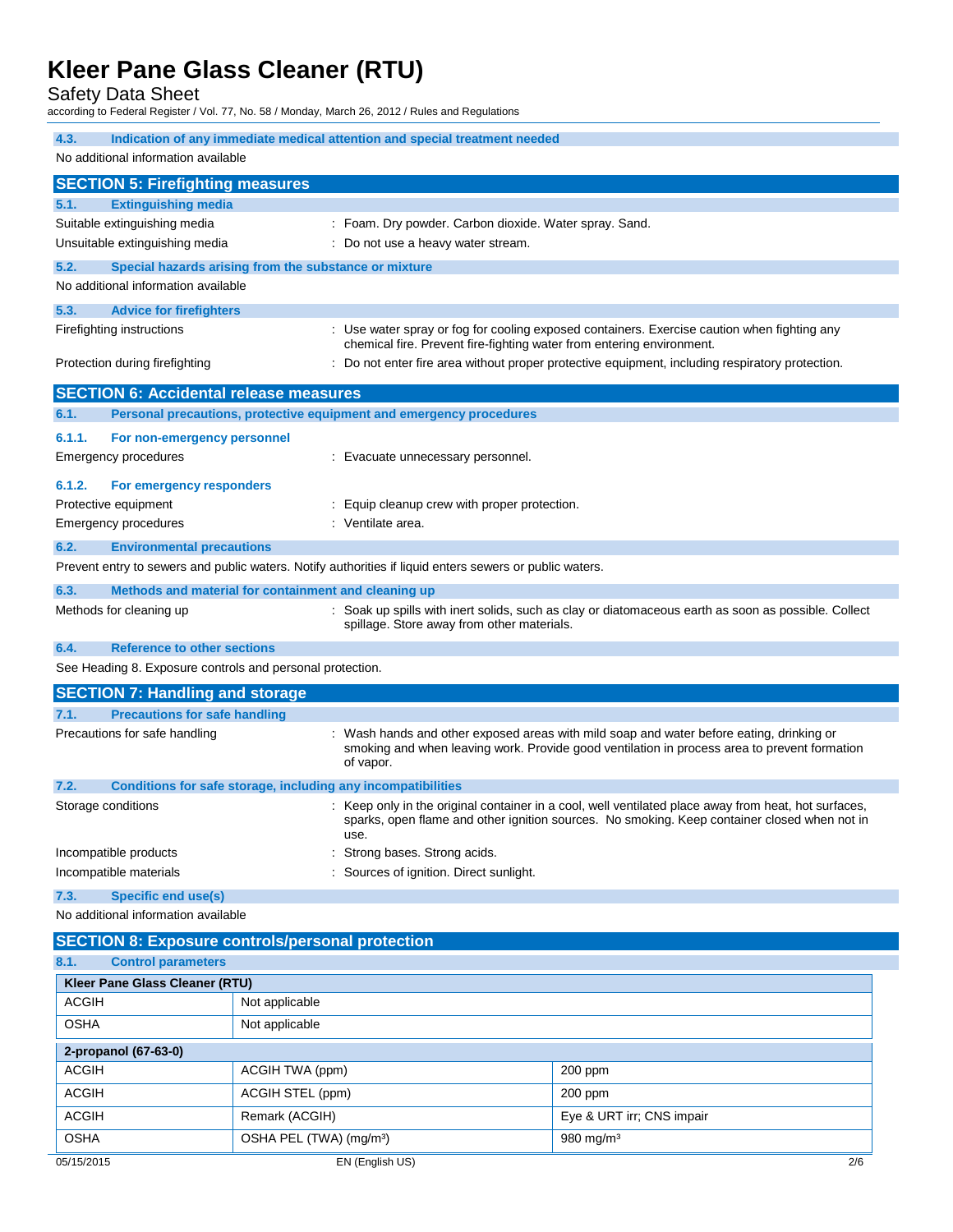Safety Data Sheet

according to Federal Register / Vol. 77, No. 58 / Monday, March 26, 2012 / Rules and Regulations

| <b>OSHA</b><br>OSHA PEL (TWA) (ppm)<br>400 ppm<br><b>Exposure controls</b><br>: Avoid all unnecessary exposure.<br>: Wear protective gloves/eye protection/face protection protective gloves.<br>: Chemical goggles or safety glasses.<br>: Wear appropriate mask.<br>Other information<br>: Do not eat, drink or smoke during use.<br><b>SECTION 9: Physical and chemical properties</b><br>Information on basic physical and chemical properties<br>: Liquid<br>: Blue<br>: ammonia odor<br>: No data available<br>: 11<br>: No data available<br>: No data available<br>: 212 - 220 °F<br>: $\geq 200$ °F<br>Relative evaporation rate (butyl acetate=1)<br>: No data available<br>: No data available<br>: No data available<br>: No data available<br>: No data available<br>: No data available<br>: 1.03<br>: Same as water<br>Soluble in water.<br>Water: Solubility in water of component(s) of the mixture :<br>$\cdot$ :<br>$\rightarrow$ :<br>: No data available<br>No data available<br>: No data available<br>: No data available<br>: No data available<br>: No data available<br>: No data available | 2-propanol (67-63-0)            |  |
|-----------------------------------------------------------------------------------------------------------------------------------------------------------------------------------------------------------------------------------------------------------------------------------------------------------------------------------------------------------------------------------------------------------------------------------------------------------------------------------------------------------------------------------------------------------------------------------------------------------------------------------------------------------------------------------------------------------------------------------------------------------------------------------------------------------------------------------------------------------------------------------------------------------------------------------------------------------------------------------------------------------------------------------------------------------------------------------------------------------------------|---------------------------------|--|
|                                                                                                                                                                                                                                                                                                                                                                                                                                                                                                                                                                                                                                                                                                                                                                                                                                                                                                                                                                                                                                                                                                                       |                                 |  |
|                                                                                                                                                                                                                                                                                                                                                                                                                                                                                                                                                                                                                                                                                                                                                                                                                                                                                                                                                                                                                                                                                                                       |                                 |  |
|                                                                                                                                                                                                                                                                                                                                                                                                                                                                                                                                                                                                                                                                                                                                                                                                                                                                                                                                                                                                                                                                                                                       | 8.2.                            |  |
|                                                                                                                                                                                                                                                                                                                                                                                                                                                                                                                                                                                                                                                                                                                                                                                                                                                                                                                                                                                                                                                                                                                       | Personal protective equipment   |  |
|                                                                                                                                                                                                                                                                                                                                                                                                                                                                                                                                                                                                                                                                                                                                                                                                                                                                                                                                                                                                                                                                                                                       |                                 |  |
|                                                                                                                                                                                                                                                                                                                                                                                                                                                                                                                                                                                                                                                                                                                                                                                                                                                                                                                                                                                                                                                                                                                       | Hand protection                 |  |
|                                                                                                                                                                                                                                                                                                                                                                                                                                                                                                                                                                                                                                                                                                                                                                                                                                                                                                                                                                                                                                                                                                                       | Eye protection                  |  |
|                                                                                                                                                                                                                                                                                                                                                                                                                                                                                                                                                                                                                                                                                                                                                                                                                                                                                                                                                                                                                                                                                                                       | Respiratory protection          |  |
|                                                                                                                                                                                                                                                                                                                                                                                                                                                                                                                                                                                                                                                                                                                                                                                                                                                                                                                                                                                                                                                                                                                       |                                 |  |
|                                                                                                                                                                                                                                                                                                                                                                                                                                                                                                                                                                                                                                                                                                                                                                                                                                                                                                                                                                                                                                                                                                                       |                                 |  |
|                                                                                                                                                                                                                                                                                                                                                                                                                                                                                                                                                                                                                                                                                                                                                                                                                                                                                                                                                                                                                                                                                                                       | 9.1.                            |  |
|                                                                                                                                                                                                                                                                                                                                                                                                                                                                                                                                                                                                                                                                                                                                                                                                                                                                                                                                                                                                                                                                                                                       | Physical state                  |  |
|                                                                                                                                                                                                                                                                                                                                                                                                                                                                                                                                                                                                                                                                                                                                                                                                                                                                                                                                                                                                                                                                                                                       | Color                           |  |
|                                                                                                                                                                                                                                                                                                                                                                                                                                                                                                                                                                                                                                                                                                                                                                                                                                                                                                                                                                                                                                                                                                                       | Odor                            |  |
|                                                                                                                                                                                                                                                                                                                                                                                                                                                                                                                                                                                                                                                                                                                                                                                                                                                                                                                                                                                                                                                                                                                       | Odor threshold                  |  |
|                                                                                                                                                                                                                                                                                                                                                                                                                                                                                                                                                                                                                                                                                                                                                                                                                                                                                                                                                                                                                                                                                                                       | рH                              |  |
|                                                                                                                                                                                                                                                                                                                                                                                                                                                                                                                                                                                                                                                                                                                                                                                                                                                                                                                                                                                                                                                                                                                       | Melting point                   |  |
|                                                                                                                                                                                                                                                                                                                                                                                                                                                                                                                                                                                                                                                                                                                                                                                                                                                                                                                                                                                                                                                                                                                       | Freezing point                  |  |
|                                                                                                                                                                                                                                                                                                                                                                                                                                                                                                                                                                                                                                                                                                                                                                                                                                                                                                                                                                                                                                                                                                                       | Boiling point                   |  |
|                                                                                                                                                                                                                                                                                                                                                                                                                                                                                                                                                                                                                                                                                                                                                                                                                                                                                                                                                                                                                                                                                                                       | Flash point                     |  |
|                                                                                                                                                                                                                                                                                                                                                                                                                                                                                                                                                                                                                                                                                                                                                                                                                                                                                                                                                                                                                                                                                                                       |                                 |  |
|                                                                                                                                                                                                                                                                                                                                                                                                                                                                                                                                                                                                                                                                                                                                                                                                                                                                                                                                                                                                                                                                                                                       | Flammability (solid, gas)       |  |
|                                                                                                                                                                                                                                                                                                                                                                                                                                                                                                                                                                                                                                                                                                                                                                                                                                                                                                                                                                                                                                                                                                                       | <b>Explosion limits</b>         |  |
|                                                                                                                                                                                                                                                                                                                                                                                                                                                                                                                                                                                                                                                                                                                                                                                                                                                                                                                                                                                                                                                                                                                       | <b>Explosive properties</b>     |  |
|                                                                                                                                                                                                                                                                                                                                                                                                                                                                                                                                                                                                                                                                                                                                                                                                                                                                                                                                                                                                                                                                                                                       | Oxidizing properties            |  |
|                                                                                                                                                                                                                                                                                                                                                                                                                                                                                                                                                                                                                                                                                                                                                                                                                                                                                                                                                                                                                                                                                                                       | Vapor pressure                  |  |
|                                                                                                                                                                                                                                                                                                                                                                                                                                                                                                                                                                                                                                                                                                                                                                                                                                                                                                                                                                                                                                                                                                                       | Relative density                |  |
|                                                                                                                                                                                                                                                                                                                                                                                                                                                                                                                                                                                                                                                                                                                                                                                                                                                                                                                                                                                                                                                                                                                       | Relative vapor density at 20 °C |  |
|                                                                                                                                                                                                                                                                                                                                                                                                                                                                                                                                                                                                                                                                                                                                                                                                                                                                                                                                                                                                                                                                                                                       | Solubility                      |  |
|                                                                                                                                                                                                                                                                                                                                                                                                                                                                                                                                                                                                                                                                                                                                                                                                                                                                                                                                                                                                                                                                                                                       | Log Pow                         |  |
|                                                                                                                                                                                                                                                                                                                                                                                                                                                                                                                                                                                                                                                                                                                                                                                                                                                                                                                                                                                                                                                                                                                       | Log Kow                         |  |
|                                                                                                                                                                                                                                                                                                                                                                                                                                                                                                                                                                                                                                                                                                                                                                                                                                                                                                                                                                                                                                                                                                                       | Auto-ignition temperature       |  |
|                                                                                                                                                                                                                                                                                                                                                                                                                                                                                                                                                                                                                                                                                                                                                                                                                                                                                                                                                                                                                                                                                                                       | Decomposition temperature       |  |
|                                                                                                                                                                                                                                                                                                                                                                                                                                                                                                                                                                                                                                                                                                                                                                                                                                                                                                                                                                                                                                                                                                                       | Viscosity                       |  |
|                                                                                                                                                                                                                                                                                                                                                                                                                                                                                                                                                                                                                                                                                                                                                                                                                                                                                                                                                                                                                                                                                                                       | Viscosity, kinematic            |  |
|                                                                                                                                                                                                                                                                                                                                                                                                                                                                                                                                                                                                                                                                                                                                                                                                                                                                                                                                                                                                                                                                                                                       | Viscosity, dynamic              |  |

### **9.2. Other information**

No additional information available

|                  | <b>SECTION 10: Stability and reactivity</b>          |
|------------------|------------------------------------------------------|
| 10.1.            | <b>Reactivity</b>                                    |
|                  | No additional information available                  |
| 10.2.            | <b>Chemical stability</b>                            |
|                  | Stable under normal conditions. Not established.     |
| 10.3.            | <b>Possibility of hazardous reactions</b>            |
| Not established. |                                                      |
| 10.4.            | <b>Conditions to avoid</b>                           |
|                  | Direct sunlight. Extremely high or low temperatures. |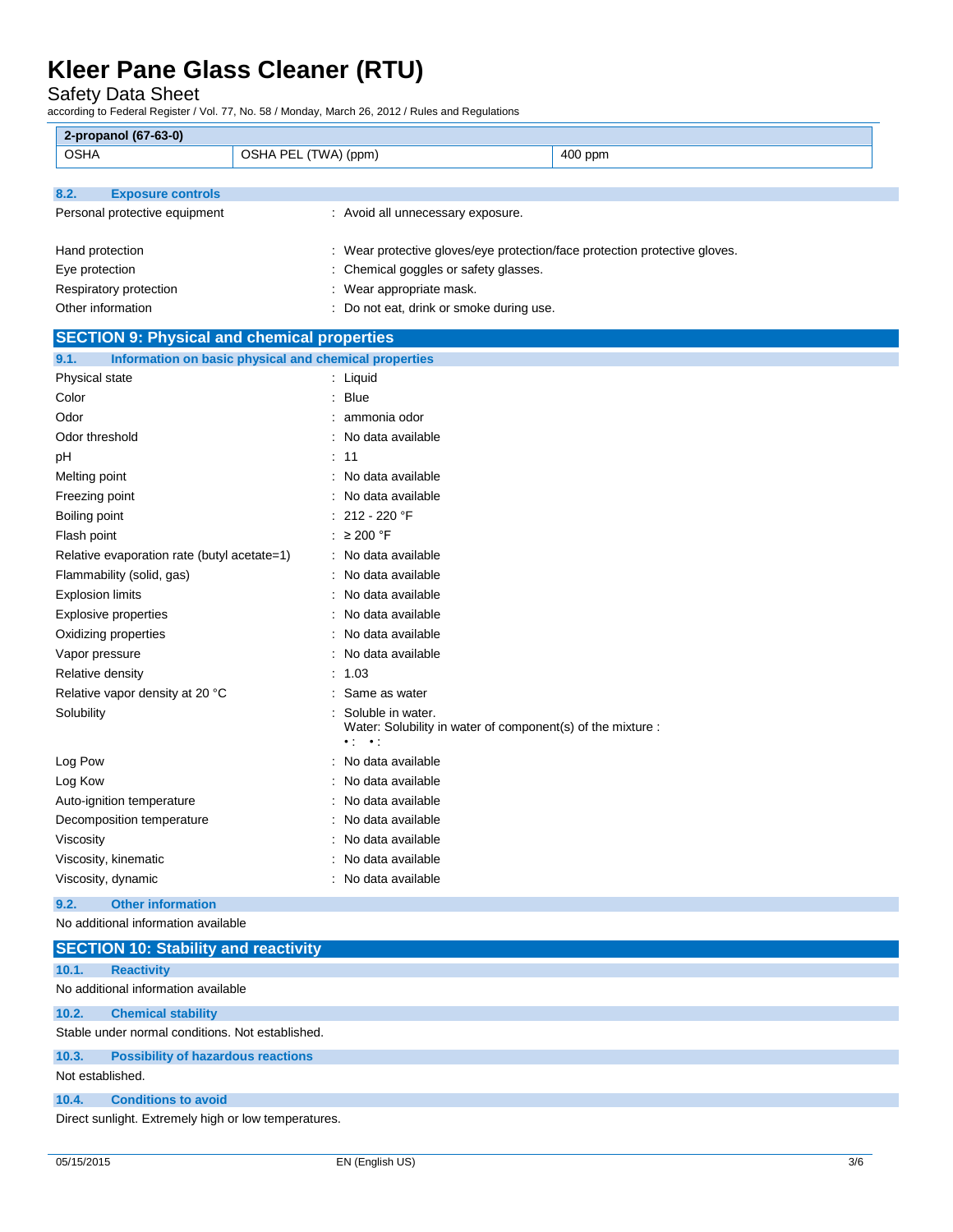Safety Data Sheet

according to Federal Register / Vol. 77, No. 58 / Monday, March 26, 2012 / Rules and Regulations

| 10.5. | Incompatible materials                       |
|-------|----------------------------------------------|
|       | Strong acids. Strong bases.                  |
|       |                                              |
| 10.6. | <b>Hazardous decomposition products</b>      |
|       | Fume, Carbon monoxide, Carbon dioxide.       |
|       | <b>SECTION 11: Toxicological information</b> |
| 11.1. | Information on toxicological effects         |

| Acute toxicity                                         | Not classified                                                                                     |  |
|--------------------------------------------------------|----------------------------------------------------------------------------------------------------|--|
| 2-propanol (67-63-0)                                   |                                                                                                    |  |
| LD50 oral rat                                          | 5045 mg/kg (Rat; OECD 401: Acute Oral Toxicity; Experimental value; 5840 mg/kg<br>bodyweight; Rat) |  |
| LD50 dermal rabbit                                     | 12870 mg/kg (Rabbit; Experimental value; Equivalent or similar to OECD 402; 16.4; Rabbit)          |  |
| LC50 inhalation rat (mg/l)                             | 73 mg/l/4h (Rat)                                                                                   |  |
| ATE US (oral)                                          | 5045.000 mg/kg body weight                                                                         |  |
| ATE US (dermal)                                        | 12870.000 mg/kg body weight                                                                        |  |
| ATE US (vapors)                                        | 73.000 mg/l/4h                                                                                     |  |
| ATE US (dust, mist)                                    | 73.000 mg/l/4h                                                                                     |  |
| Skin corrosion/irritation                              | Not classified                                                                                     |  |
|                                                        | pH: 11                                                                                             |  |
| Serious eye damage/irritation                          | : Not classified                                                                                   |  |
|                                                        | pH: 11                                                                                             |  |
| Respiratory or skin sensitization                      | : Not classified                                                                                   |  |
| Germ cell mutagenicity                                 | Not classified                                                                                     |  |
| Carcinogenicity                                        | : Not classified                                                                                   |  |
| 2-propanol (67-63-0)                                   |                                                                                                    |  |
| IARC group                                             | 3 - Not classifiable                                                                               |  |
| Reproductive toxicity                                  | : Not classified                                                                                   |  |
| Specific target organ toxicity (single exposure)       | Not classified                                                                                     |  |
| Specific target organ toxicity (repeated<br>exposure)  | : Not classified                                                                                   |  |
| Aspiration hazard                                      | : Not classified                                                                                   |  |
| Potential Adverse human health effects and<br>symptoms | : Based on available data, the classification criteria are not met.                                |  |

| 2-propanol (67-63-0)                                                            |                                                                                                                                                                            |  |
|---------------------------------------------------------------------------------|----------------------------------------------------------------------------------------------------------------------------------------------------------------------------|--|
| LC50 fish 1                                                                     | 4200 mg/l (96 h; Rasbora heteromorpha; Flow-through system)                                                                                                                |  |
| EC50 Daphnia 1                                                                  | 10000 mg/l (48 h; Daphnia magna)                                                                                                                                           |  |
| $LC50$ fish 2                                                                   | 9640 mg/l (96 h; Pimephales promelas; Lethal)                                                                                                                              |  |
| EC50 Daphnia 2                                                                  | 13299 mg/l (48 h; Daphnia magna)                                                                                                                                           |  |
| Threshold limit algae 1                                                         | > 1000 mg/l (72 h; Scenedesmus subspicatus; Growth rate)                                                                                                                   |  |
| 1800 mg/l (72 h; Algae; Cell numbers)<br>Threshold limit algae 2                |                                                                                                                                                                            |  |
| <b>Persistence and degradability</b><br>12.2.<br>Kleer Pane Glass Cleaner (RTU) |                                                                                                                                                                            |  |
| Persistence and degradability                                                   | Not established.                                                                                                                                                           |  |
| 2-propanol (67-63-0)                                                            |                                                                                                                                                                            |  |
| Persistence and degradability                                                   | Readily biodegradable in water. Biodegradable in the soil. Biodegradable in the soil under<br>anaerobic conditions. No (test) data on mobility of the substance available. |  |
| Biochemical oxygen demand (BOD)                                                 | 1.19 g O <sub>2</sub> /g substance                                                                                                                                         |  |

**SECTION 12: Ecological information**

**12.1. Toxicity**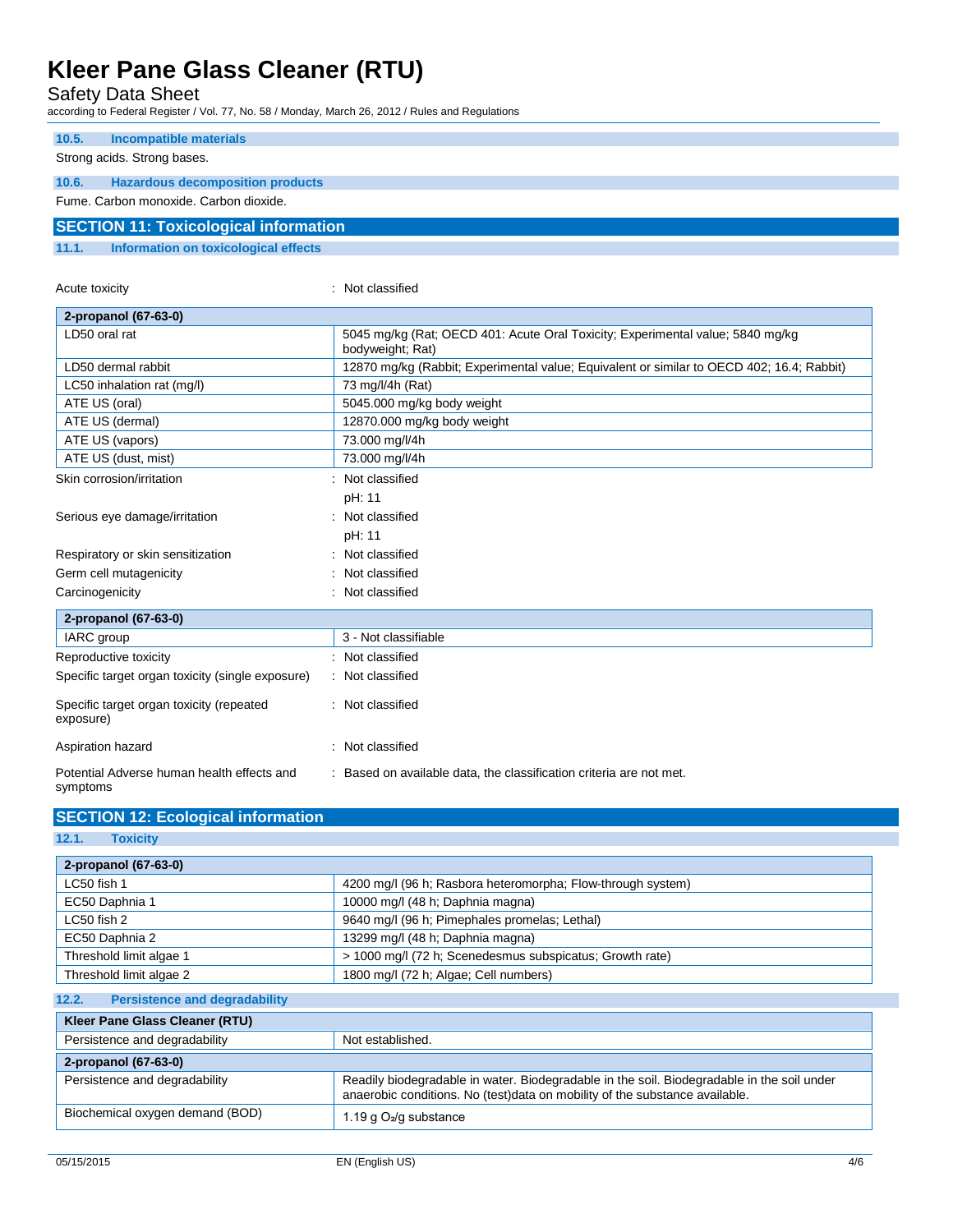### Safety Data Sheet

according to Federal Register / Vol. 77, No. 58 / Monday, March 26, 2012 / Rules and Regulations

| 2-propanol (67-63-0)                                                                                                  |                                                                           |
|-----------------------------------------------------------------------------------------------------------------------|---------------------------------------------------------------------------|
| Chemical oxygen demand (COD)                                                                                          | 2.23 g O <sub>2</sub> /g substance                                        |
| ThOD                                                                                                                  |                                                                           |
|                                                                                                                       | 2.40 g O <sub>2</sub> /g substance<br>0.49 % ThOD                         |
| BOD (% of ThOD)                                                                                                       |                                                                           |
| <b>Bioaccumulative potential</b><br>12.3.                                                                             |                                                                           |
| Kleer Pane Glass Cleaner (RTU)                                                                                        |                                                                           |
| Bioaccumulative potential                                                                                             | Not established.                                                          |
| 2-propanol (67-63-0)                                                                                                  | 0.05 (Experimental value)                                                 |
| Log Pow<br>Bioaccumulative potential                                                                                  | Low potential for bioaccumulation (Log Kow < 4).                          |
| 12.4.<br><b>Mobility in soil</b>                                                                                      |                                                                           |
|                                                                                                                       |                                                                           |
| 2-propanol (67-63-0)                                                                                                  | 0.021 N/m (25 °C)                                                         |
| Surface tension                                                                                                       |                                                                           |
| 12.5.<br><b>Other adverse effects</b>                                                                                 |                                                                           |
| Effect on the global warming                                                                                          | : No known ecological damage caused by this product.                      |
| Other information                                                                                                     | : Avoid release to the environment.                                       |
| <b>SECTION 13: Disposal considerations</b>                                                                            |                                                                           |
| 13.1.<br><b>Waste treatment methods</b>                                                                               |                                                                           |
| Waste disposal recommendations                                                                                        | : Dispose in a safe manner in accordance with local/national regulations. |
| Ecology - waste materials                                                                                             | : Avoid release to the environment.                                       |
| <b>SECTION 14: Transport information</b>                                                                              |                                                                           |
| <b>Department of Transportation (DOT)</b>                                                                             |                                                                           |
| In accordance with DOT                                                                                                |                                                                           |
| Not regulated for transport                                                                                           |                                                                           |
| <b>Additional information</b>                                                                                         |                                                                           |
| Other information                                                                                                     | : No supplementary information available.                                 |
|                                                                                                                       |                                                                           |
| <b>ADR</b>                                                                                                            |                                                                           |
| No additional information available                                                                                   |                                                                           |
| <b>Transport by sea</b>                                                                                               |                                                                           |
| No additional information available                                                                                   |                                                                           |
| Air transport                                                                                                         |                                                                           |
| No additional information available                                                                                   |                                                                           |
| <b>SECTION 15: Regulatory information</b>                                                                             |                                                                           |
| 15.1. US Federal regulations                                                                                          |                                                                           |
| 2-propanol (67-63-0)                                                                                                  |                                                                           |
| Listed on the United States TSCA (Toxic Substances Control Act) inventory<br>Listed on United States SARA Section 313 |                                                                           |
| 15.2. International regulations                                                                                       |                                                                           |
| <b>CANADA</b><br>No additional information available                                                                  |                                                                           |
| <b>EU-Regulations</b><br>No additional information available                                                          |                                                                           |
| Classification according to Regulation (EC) No. 1272/2008 [CLP]<br>No additional information available                |                                                                           |